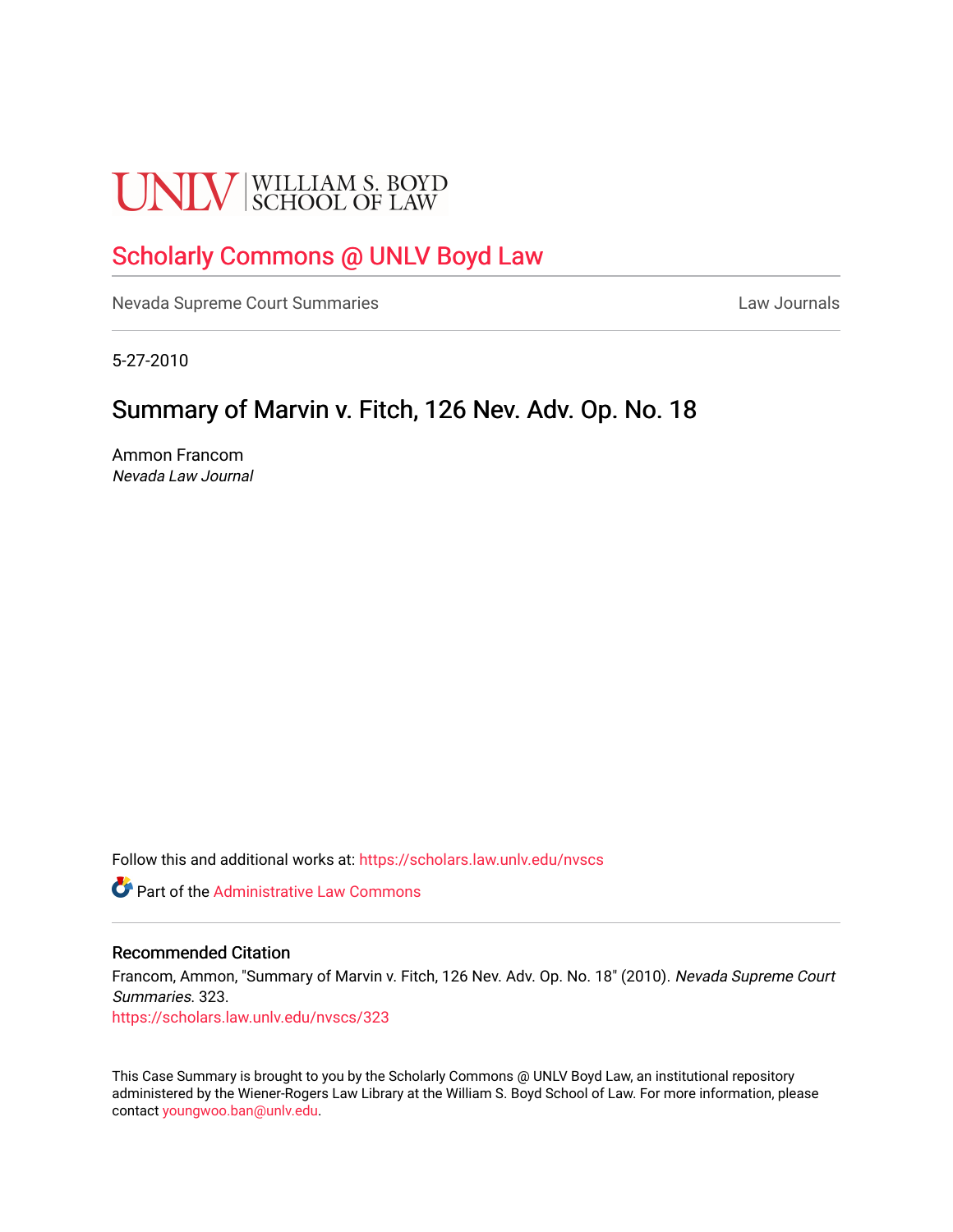## *Marvin v. Fitch***, 126 Nev. Adv. Op. No. 18 (May 27, 2010) [1](#page-1-0)**

## **ADMINISTRATIVE LAW– Absolute Immunity for Quasi-judicial Functions**

## **Summary**

An appeal from a district court order of dismissal, certified as final under NRCP 54(b), in a 42 U.S.C. § 1983 action.

## **Disposition/Outcome**

The Nevada Supreme Court affirmed a district court's holding which dismissed a § 1983 civil rights claim against the individual members of the State Board of Equalization based upon their decisions affecting property values, because the State Board's process of equalizing property valuations is a quasi-judicial function that affords State Board members absolute immunity.

## **Factual and Procedural History**

In 2007, the Washoe County Board of Equalization (County Board) reduced the value of various real properties in Washoe County after it determined that the county assessor had utilized improper and unconstitutional appraisal methods. Thereafter, a group of residential property owners (the Taxpayers) alleged the County Board did not adjust or equalize the assessed value of their properties and petitioned the State Board of Equalization (State Board) for relief.

After a hearing, the State Board determined it lacked jurisdiction because the Taxpayers failed to petition the County Board, as required under NRS 361.360. The Taxpayers petitioned for a judicial review of the State Board's decision and asserted a separate claim under 42 U.S.C. § 1983, alleging the State Board as a body, and as individuals, violated the Taxpayers civil rights by failing to perform its statutory duty to equalize property valuations pursuant to NRS 361.395.

After granting judicial review, the district court remanded two issues for further determination concerning the equalization process. The district court also ordered the State Board to comply with its duty to equalize property valuations throughout the state. Lastly, the district court dismissed the § 1983 claim against the individual members of the State Board under NRCP 12(b)(5) because it was inappropriate to expose individual State Board members to civil rights claims based on their decisions regarding property valuations. The Taxpayers appealed.

## **Discussion**

The Nevada Supreme Court confined the issue on appeal to the application of absolute immunity to the Taxpayer's § 1983 civil rights claim. On appeal, the Nevada Supreme Court (1) examined when absolute immunity is applicable, (2) analyzed whether the State Board's process of equalizing property valuations is a quasi-judicial function subject to such immunity, and (3) addressed the policy considerations supporting its conclusion that the equalization process is quasi-judicial and the State Board members are afforded absolute immunity.

<span id="page-1-0"></span><sup>&</sup>lt;sup>1</sup> By Ammon Francom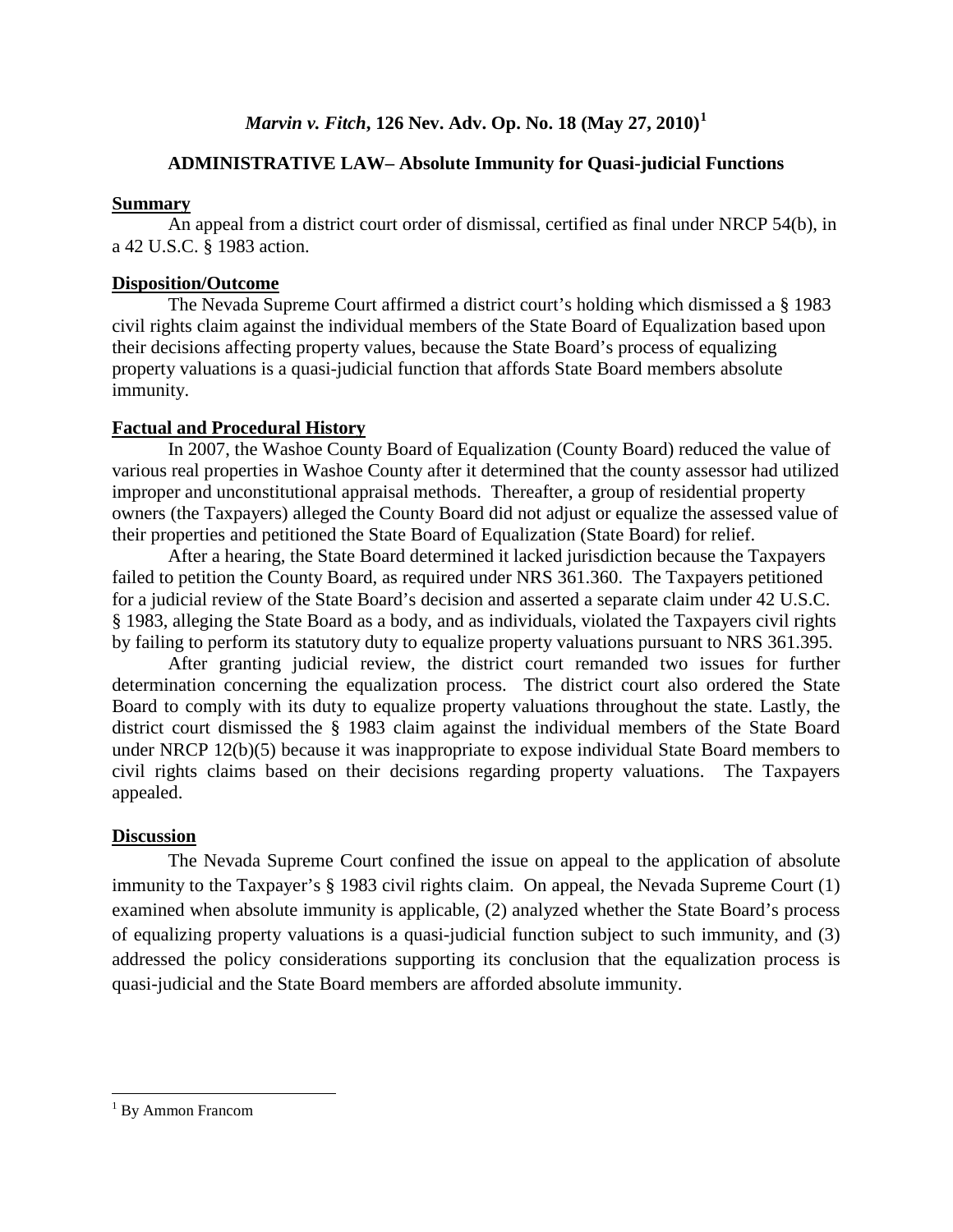## *Standard of Review*

The Nevada Supreme Court rigorously reviews a district court order granting a motion to dismiss pursuant to NRCP 12(b)(5), and accepts the factual allegations of the pleading as true while construing those facts in favor of the nonmoving party.<sup>[2](#page-2-0)</sup> Whether absolute immunity is an appropriate defense for the members of the State Board is a question of law.<sup>[3](#page-2-1)</sup> Questions of law are reviewed de novo.<sup>[4](#page-2-2)</sup>

## *Judicial Record*

The Nevada Supreme Court reasoned that even though the Taxpayers claimed the § 1983 action was based upon the State Board's refusal to equalize tax valuations, nothing in the record supported that conclusion. Rather, the record on review showed the State Board engaged in an equalization decision-making process when it refused to equalize property valuations based upon the fact that the Taxpayers did not adhere to the established administrative procedures for review by petitioning the County Board for review as required under NRS 361.360(1). Thus, the State Board did not simply fail to equalize property valuations as required under NRS 361.395, even though the district court found the State Board's decision was incorrect, and whether State Board members and the equalization process are afforded absolute immunity still needed to be decided.

## *Absolute Immunity*

After defining both "immunity" and "absolute immunity" under Nevada precedent,  $5$  the Nevada Supreme Court explained that the United States Supreme Court extended absolute immunity to include non-judicial officers who participate in the judicial process, $6$  and that other courts have applied absolute immunity to individuals who perform quasi-judicial functions.<sup>[7](#page-2-5)</sup>

### *Quasi-judicial Functions*

 The Nevada Supreme Court explained how the "functional approach" adopted by the United States Supreme Court analyzes the nature of the function an individual performs, rather than the individual's identity, to determine whether absolute immunity applies to that individual by considering various factors, including: (1) whether the individual is performing many of the same functions as a judicial officer, (2) whether the process or proceeding is adversarial, (3) whether procedural safeguards are in place similar to a traditional court, (4) the ability to correct errors on appeal, and (5) whether any protective measures ensure the constitutionality of the individual's conduct and guard against political influences.<sup>[8](#page-2-6)</sup>

After explaining the State Board's functions and establishing that NRS Chapter 361 lacks clarity as to the processes and procedures the State Board undertakes regarding when and how to

<span id="page-2-1"></span><span id="page-2-0"></span><sup>&</sup>lt;sup>2</sup> Sanchez v. Wal-Mart Stores, 125 Nev. \_\_\_, \_\_\_, 221 P.3d 1276, 1280 (2009).<br><sup>3</sup> Duff v. Lewis, 114 Nev. 564, 568, 958 P.2d 82, 85 (1998).<br><sup>4</sup> Citizens for Cold Springs v. City of Reno, 125 Nev. \_\_\_, \_\_\_, 218 P.3d 847,

<span id="page-2-3"></span><span id="page-2-2"></span><sup>5</sup> *See* State v. Second Judicial Dist. Court, 118 Nev. 609, 614-15, 55 P.3d 420, 423-24 (*quoting* James L. Knoll,

*Protecting Participants in the Mediation Process: The Role of Privilege and Immunity*, 34 TORT & INS. L.J. 115, 122 (1998)).

<span id="page-2-4"></span> $6$  Butz v. Economou, 438 U.S. 478, 513 (1978) ("The role of an administrative hearing examiner is "functionally

<span id="page-2-5"></span>comparable' to that of a judge.").<br><sup>7</sup> *See* Mishler v. Clift, 191 F.3d 998, 1007 (9th Cir. 1999); *State v. Second Judicial District*, 118 Nev. at 617, 55 P.3d at 425; *Duff*, 114 Nev. at 571, 958 P.2d at 87.

<span id="page-2-6"></span><sup>&</sup>lt;sup>8</sup> Romano v. Bible, 169 F.3d 1182, 1186-87 (9th Cir. 1999) (*quoting* Buckley v. Fitzsimmons, 509 U.S. 259, 269 (1993) (internal quotation omitted)); *State v. Second Judicial District*, 118 Nev. at 616, 55 P.3d at 424-25.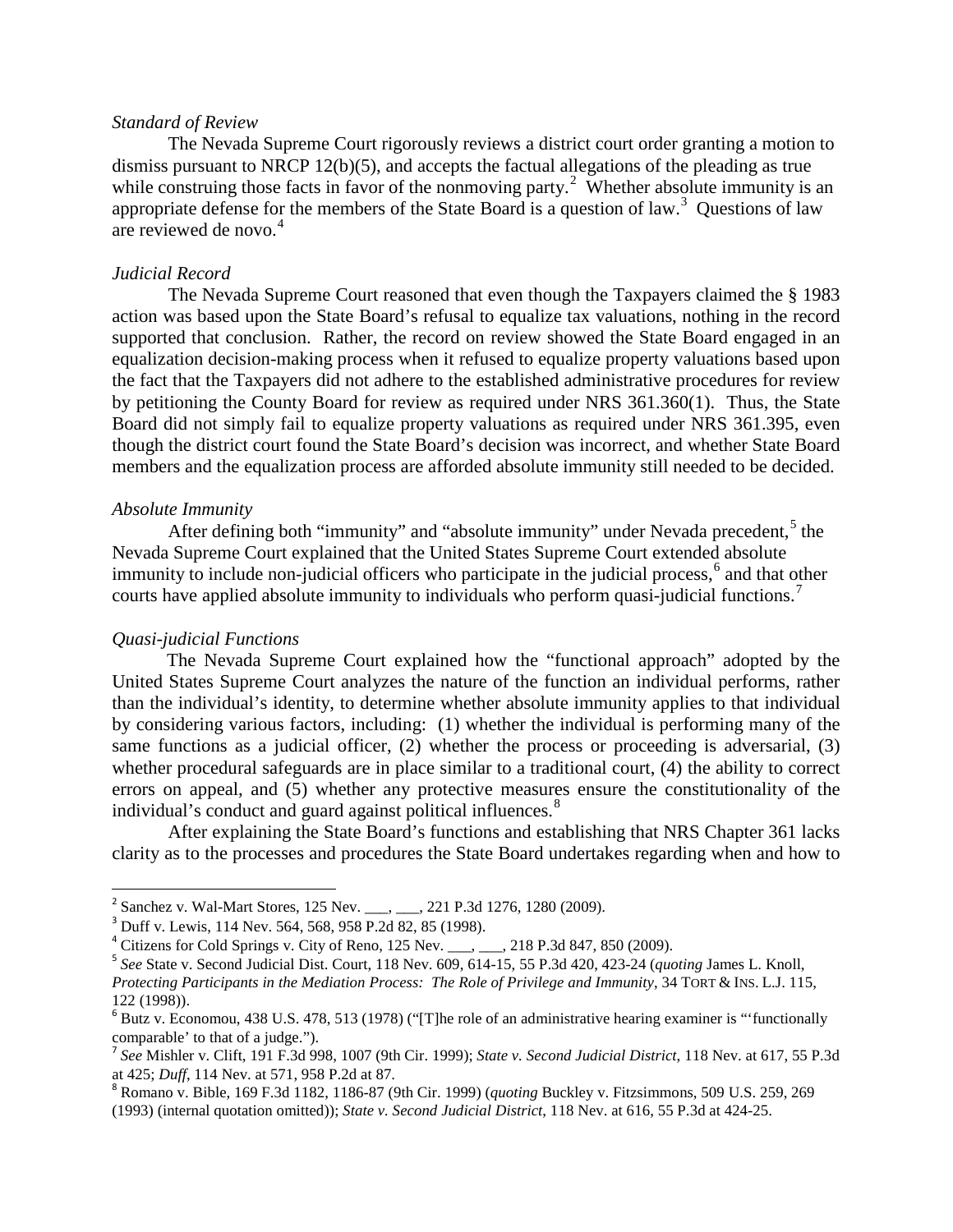equalize property valuations, the Nevada Supreme analyzed the equalization process under the United States Supreme Court's "functional approach" as follows:

First, members of the State Board function like judicial officers under the equalization process by receiving evidence, rendering decisions, issuing subpoenas, and regulating hearings.<sup>[9](#page-3-0)</sup>

Second, the State Board's equalization process is adversarial in nature because its meetings are open to the public, individuals may be represented by counsel, and individuals may contest the assessed value of their own property or present evidence questioning the value of the property of others—quintessential indications of the adversarial nature of the equalization process.<sup>[10](#page-3-1)</sup>

Third, the equalization process applies procedural safeguards under NRS 361's notice requirements. Similar to a court, these requirements safeguard individual due process rights by: (1) requiring public notice of the State Board's annual meeting through various postings, (2) giving specific notice to the interested property owner when the State Board proposes to increase a property valuation and giving the owner an opportunity to appear and submit evidence, and (3) giving owners another notice when a property's valuation does increase.<sup>[11](#page-3-2)</sup>

Fourth, errors can be corrected on appeal because the Legislature provided taxpayers with the opportunity to either seek judicial review of State Board determinations, or file a lawsuit for discriminatory property value assessments.<sup>[12](#page-3-3)</sup>

Fifth, NRS 361 structures the State Board's membership strictly enough to shield it from political influence collectively and allow the individual members to function as neutral adjudicators. The required statutory structure contains detailed requirements regarding the specific skill sets individual board members must have, restrictions regarding political affiliations and political appointments, and residency requirements.

## *Policy Considerations*

The Nevada Supreme Court cited, in part, to *Butz*, <sup>[13](#page-3-4)</sup> stating its conclusion that the State Board members are entitled to absolute immunity is also supported by two policy considerations. First, affording State Board members absolute immunity facilitates the equalization process by allowing the members to initiate proceedings without a distorting fear of liability, which in turn, prevents the state's ability to recruit and retain qualified members from being hindered. Second, concluding that the State Board's equalization process is quasi-judicial honors the Legislature's intent that the equalization process under NRS 361 should be conducted as an adversarial process that gives Nevada's taxpayers a right to meaningful participation, rather than as an administrative process that would not give the same assurance.

## **Conclusion**

Based on the foregoing analysis, the Nevada Supreme Court concluded the State Board and its individual members were entitled to absolute immunity because they performed a quasijudicial function when deciding to equalize property.

<span id="page-3-2"></span><span id="page-3-1"></span>

<span id="page-3-0"></span><sup>&</sup>lt;sup>9</sup> See Nev. Rev. Stat. §§ 361.395, 361.385 (2007), Nev. ADMIN. CODE §§ 361.712, 361.381 (2007).<br><sup>10</sup> Nev. Rev. Stat. §361.385 (2007); *see also* Nev. Rev. Stat. § 361.355.<br><sup>11</sup> Nev. Rev. Stat. § 361.380; *see also* Nev.

<span id="page-3-3"></span> $\frac{12}{12}$  Nev. Rev. Stat. §§ 361.420, 361.420 (2007).

<span id="page-3-4"></span><sup>13</sup> *See* Butz v. Economou, 438 U.S. 478, 515-16 (1978).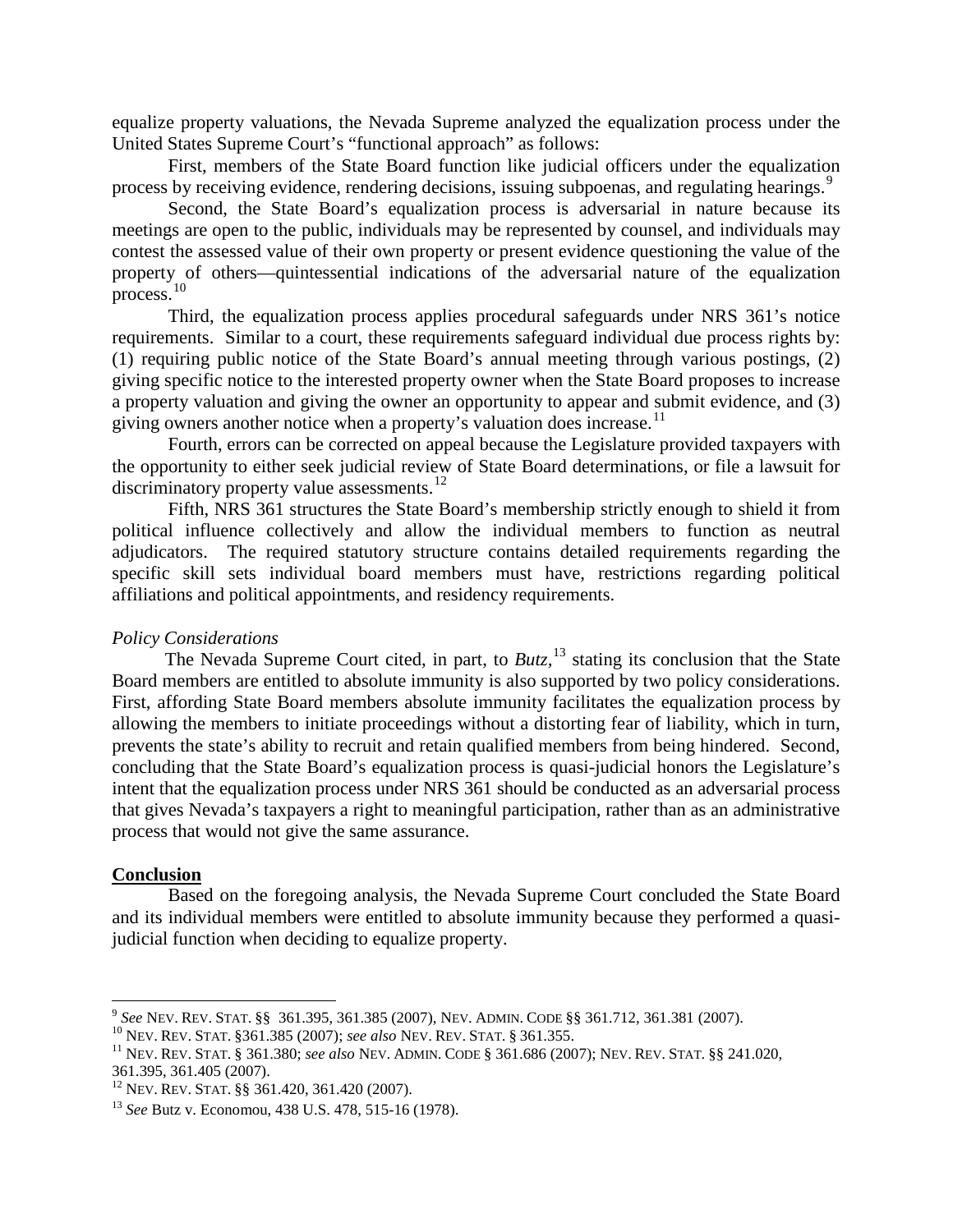Cite as: Marvin v. Fitch

126 Nev. Adv. Op. No. 18

May 27, 2010

## IN THE SUPREME COURT OF THE STATE OF NEVADA

No. 52447

CHARLES MARVIN; GARY TAYLOR; AND 400 TUSCARORA ROAD, LLC, FOR THEMSELVES AND ON BEHALF OF A CLASS OF SIMILARLY SITUATED TAXPAYERS,

Appellants,

vs.

## CLAY FITCH; STEPHEN R. JOHNSON; RICHARD MASON; AND MICHAEL CHESHIRE, INDIVIDUAL MEMBERS OF THE STATE BOARD OF EQUALIZATION,

Respondents.

 Appeal from a district court order of dismissal, certified as final under NRCP 54(b), in a 42 U.S.C. § 1983 action. First Judicial District Court, Carson City; James Todd Russell, Judge.

Affirmed.

Morris Peterson and Suellen Fulstone, Reno, for Appellants.

Catherine Cortez Masto, Attorney General, Keith D. Marcher, Senior Deputy Attorney General, and Dennis L. Belcourt, Deputy Attorney General, Carson City, for Respondents.

BEFORE THE COURT EN BANC.[1]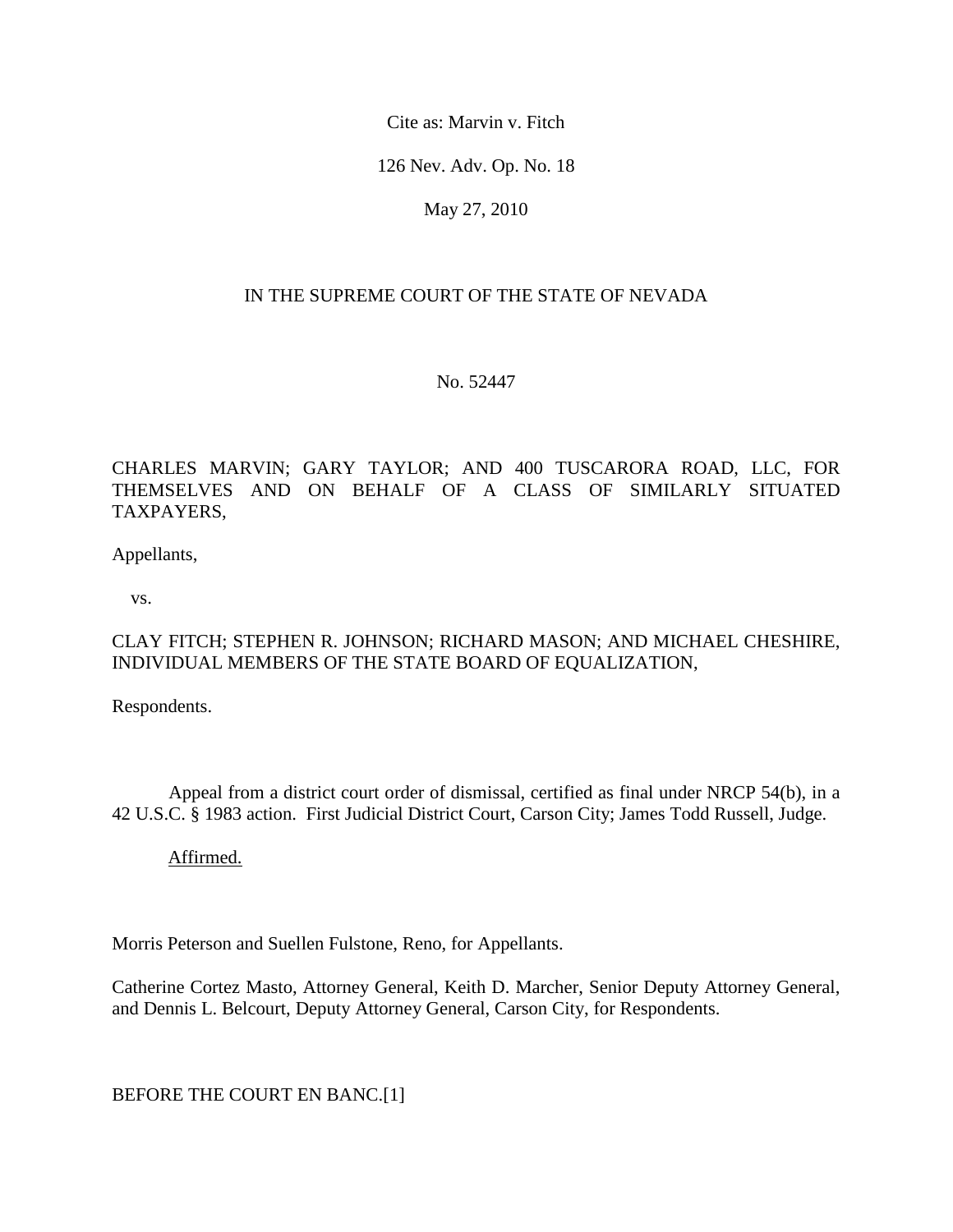#### OPINION

By the Court, HARDESTY, J.:

 In this appeal, we consider the application of absolute immunity to individual members of the State Board of Equalization (State Board). Absolute immunity is a broad immunity that is granted sparingly to individuals performing judicial or quasi-judicial functions. State of Nevada v. Dist. Ct. (Ducharm), 118 Nev. 609, 615-16, 55 P.3d 420, 423-24 (2002). On appeal, appellants Charles Marvin, Gary Taylor, and 400 Tuscarora Road, LLC (collectively, the Taxpayers), argue that the members of the State Board do not qualify for absolute immunity because the State Board refused to perform its duty of equalizing property valuations throughout the state pursuant to NRS 361.395.[2] We disagree and conclude that the State Board is performing a quasi-judicial function when determining whether to equalize property valuations, and its members therefore have absolute immunity.

#### FACTS

 The Taxpayers own residential property located in the Incline Village and Crystal Bay areas of Washoe County, Nevada. In 2007, the Washoe County Board of Equalization (County Board) determined that the county assessor had utilized improper and unconstitutional methods of appraising real property and, consequently, the County Board reduced the value of various properties in Washoe County. Allegedly, the County Board did not adjust or equalize the assessed value of the Taxpayers' properties.

 In March 2007, the Taxpayers petitioned the State Board for relief from the County Board's failure to equalize the assessed value of their properties. The State Board conducted a hearing on the matter and determined that it lacked jurisdiction because the Taxpayers had failed to first petition the County Board, as required by NRS 361.360.[3] The Taxpayers subsequently filed a petition for judicial review of the State Board's decision and, within the same pleading, asserted a separate claim under 42 U.S.C. § 1983, alleging that their civil rights had been violated by the State Board's failure to perform its statutory duty to equalize property valuations pursuant to NRS 361.395. The § 1983 claim was also brought against Clay Fitch, Stephen Johnson, Richard Mason, and Michael Cheshire, individual members of the State Board.

 The district court granted the petition for judicial review and (1) remanded the matter to the State Board and/or the County Board to determine whether the Taxpayers had complied with the provisions of NRS 361.420, (2) remanded the matter to the State Board to establish a record as to whether the Department of Taxation had complied with the requirement to ensure equalization throughout the state, and (3) ordered the State Board to comply with its duty to equalize property valuations throughout the state.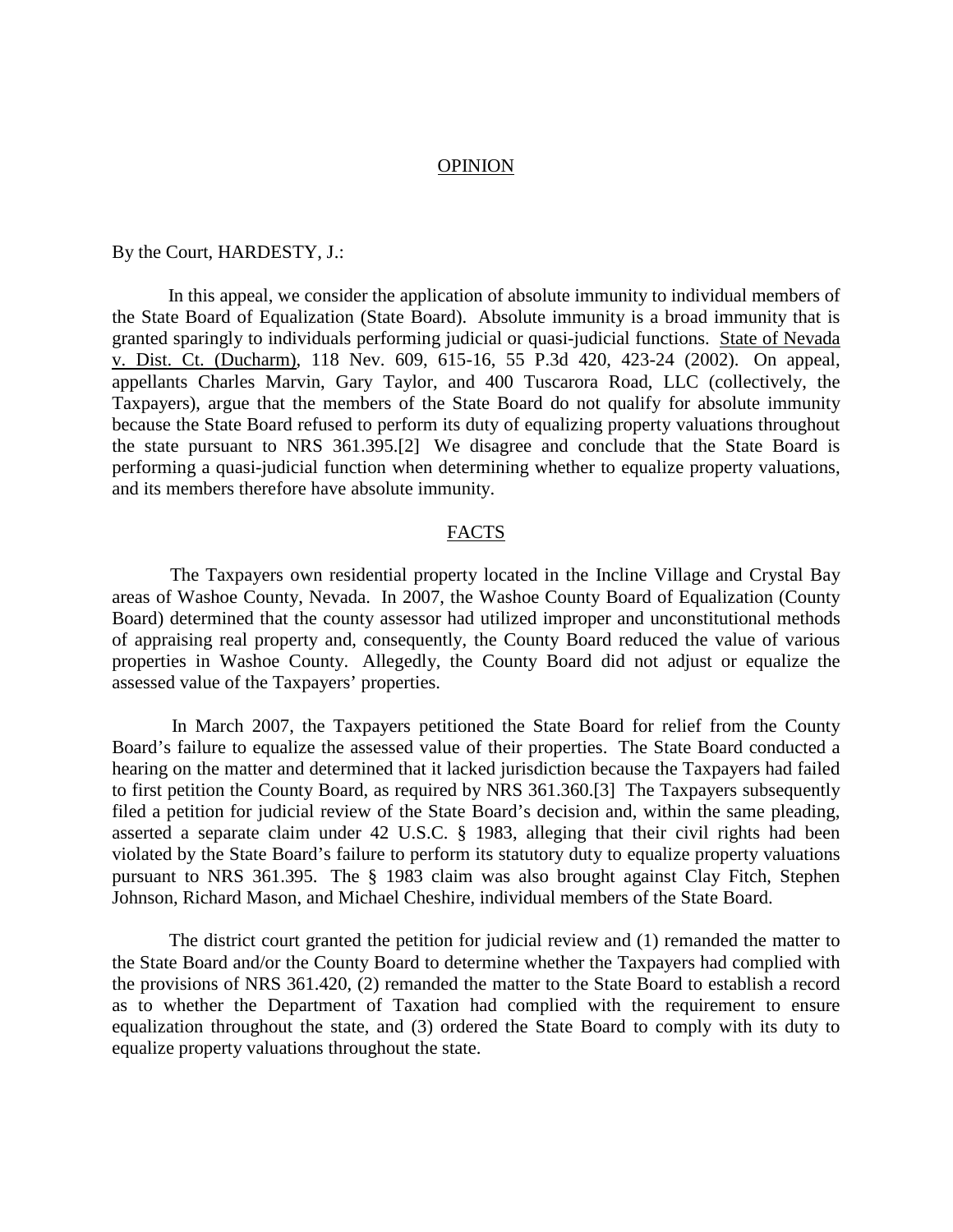The individual members of the State Board moved to dismiss the § 1983 claim against them under NRCP 12(b)(5), arguing that they are entitled to absolute immunity. The district court granted the motion and dismissed the § 1983 claim against the individual members reasoning that "expos[ing] individual State Board [m]embers to civil rights claims based on their decision to raise values, lower values, or take no action when determining the equalization of values is inappropriate."[4] The Taxpayers appeal this decision.

## DISCUSSION

 For clarity, we recognize that although the Taxpayers filed both a petition for judicial review and a § 1983 civil rights claim in the court below, this appeal is confined to the application of absolute immunity to the Taxpayer's § 1983 civil rights claim alleging that individual State Board members are liable because they refused to equalize property valuations pursuant to NRS 361.395. The Taxpayers contend that their § 1983 claim rests on the State Board's refusal to undertake its statutory duty to equalize property valuations under NRS 361.395. However, the record before the district court and this court shows that the State Board refused to equalize property valuations because the Taxpayers failed to adhere to the administrative procedures for review. Although the State Board's decision to not equalize the Taxpayers' property valuations based on administrative procedures may have been erroneous according to the district court, the State Board engaged in an equalization decision-making process and did not simply fail to equalize as the Taxpayers contend. In resolving this appeal, we must first examine when absolute immunity is applicable and then analyze whether the State Board's process of equalizing property valuations is a quasi-judicial function subject to such immunity. Finally, we address the policy considerations supporting our conclusion that the equalization process is quasi-judicial and the State Board members are afforded absolute immunity.

## Standard of review

 This court rigorously reviews a district court order granting a motion to dismiss pursuant to NRCP 12(b)(5). Sanchez v. Wal-Mart Stores, 125 Nev. \_\_\_, \_\_\_, 221 P.3d 1276, 1280 (2009). And we will accept the factual allegations of the pleading as true while construing those facts in favor of the nonmoving party. Id. Whether absolute immunity is an appropriate defense for the members of the State Board is a question of law. Duff v. Lewis, 114 Nev. 564, 568, 958 P.2d 82, 85 (1998). We review questions of law de novo. Citizens for Cold Springs v. City of Reno, 125 Nev. \_\_\_, \_\_\_, 218 P.3d 847, 850 (2009).

## Judicial record

 The record before the district court and this court indicates that the Taxpayers brought an appeal before the State Board complaining that the County Board failed to perform its duty of equalizing property valuations. However, the State Board declined to undertake any equalization process because the Taxpayers had neglected to file a petition for review with the County Board and, therefore, failed to adhere to the administrative procedures for equalization relief. As such, the State Board determined that it lacked jurisdiction to hear the Taxpayers' appeal or to proceed with the equalization process. While the Taxpayers claim the § 1983 action is based upon the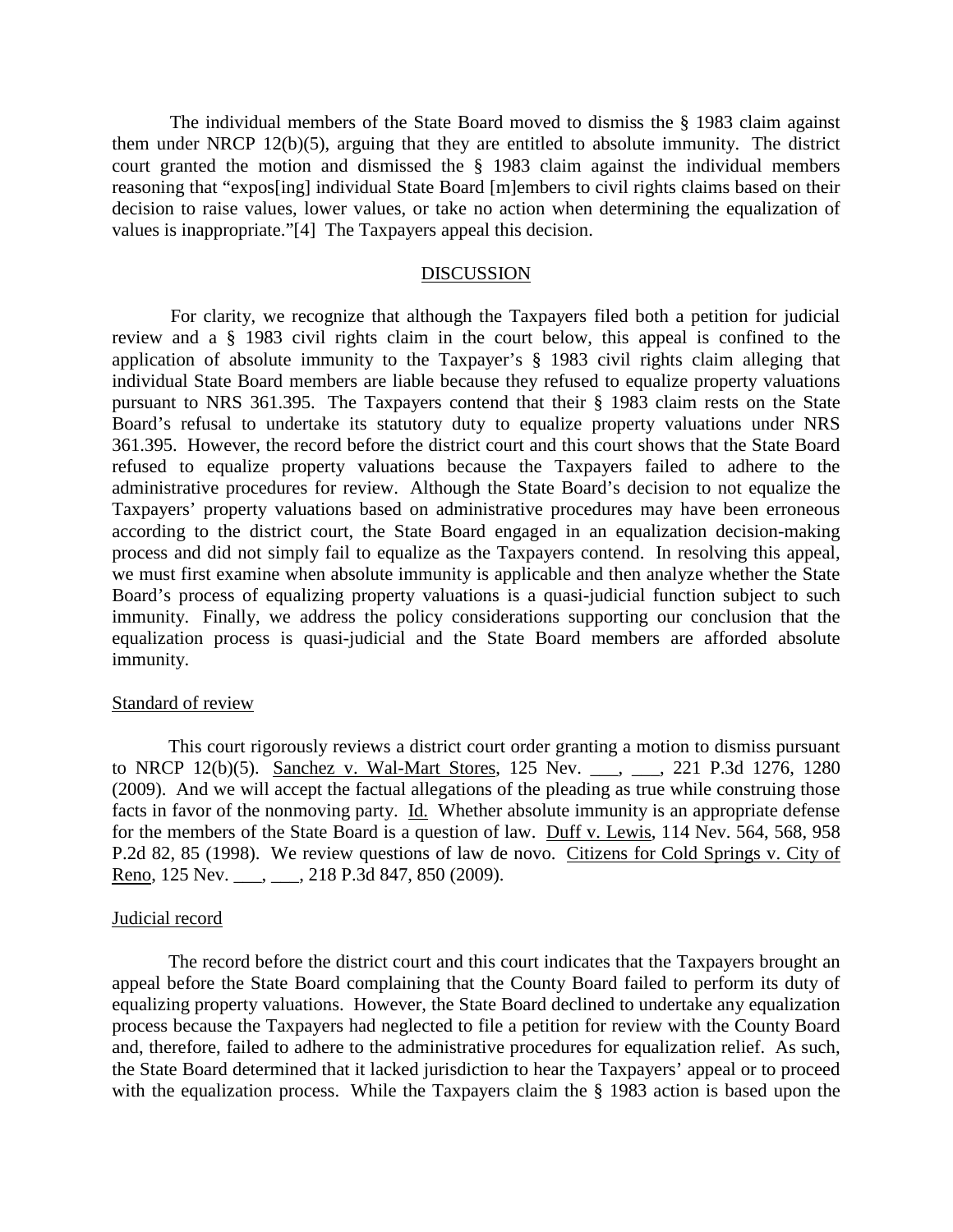State Board's refusal to equalize, nothing in the record supports that conclusion. See Carson Ready Mix v. First Nat'l Bk., 97 Nev. 474, 476, 635 P.2d 276, 277 (1981) (concluding that appellant bears the burden to make an adequate appellate record and noting that this court may not consider matters outside of the district court record on appeal); Cuzze v. Univ. & Cmty. Coll. Sys. of Nev., 123 Nev. 598, 603, 172 P.3d 131, 135 (2007) (stating that "appellants are responsible for making an adequate appellate record" and "[w]hen an appellant fails to include necessary documentation in the record, we necessarily presume that the missing portion supports the district court's decision").

 In its written decision, the State Board stated that it "found no record that the Taxpayer[s] requested the County Board for equalization relief or that the County Board took action to grant or deny equalization relief to the subject property as required by NRS 361.360(1)." Accordingly, the State Board concluded that, "[b]ased on the lack of a record made to or by the County Board with regard to request for relief, or that the County Board took action to grant or deny relief, the State Board did not accept jurisdiction to determine this matter." Even though the district court found that the State Board's decision to not equalize the Taxpayers' property valuations was incorrect, it was nevertheless a decision regarding the equalization process. Therefore, we must determine whether that decision and the equalization process in general are afforded absolute immunity.

## Absolute immunity

 On appeal, the Taxpayers challenge whether the individual members of the State Board are entitled to absolute immunity. Immunity "'is a matter of public policy that balances the social utility of the immunity against the social loss of being unable to attack the immune defendant.'" Ducharm, 118 Nev. at 614-15, 55 P.3d at 423 (quoting James L. Knoll, Protecting Participants in the Mediation Process: The Role of Privilege and Immunity, 34 Tort & Ins. L.J. 115, 122 (1998)). Absolute immunity protects judicial officers from collateral attack and recognizes that appellate procedures are the appropriate method of correcting judicial error. Id. at 615, 55 P.3d at 424.

 Generally, qualified immunity,[5] rather than absolute immunity, is sufficient to protect nonjudicial officers in the performance of their duties, id. at 617, 55 P.3d at 425 (quoting Burns v. Reed, 500 U.S. 478, 486-87 (1991)); however, in Butz v. Economou, the United States Supreme Court extended the application of absolute immunity to include various nonjudicial officers who participate in the judicial process. 438 U.S. 478, 513 (1978) (determining that the role of an administrative hearing examiner is "'functionally comparable' to that of a judge"). Following Butz, courts have applied absolute immunity to individuals who perform quasijudicial functions. Mishler v. Clift, 191 F.3d 998, 1007 (9th Cir. 1999) (concluding that individual members of the Nevada Board of Medical Examiners are entitled to absolute immunity for their quasi-judicial acts); Ducharm, 118 Nev. at 617, 55 P.3d at 425; Duff, 114 Nev. at 571, 958 P.2d at 87 (holding that a court-appointed psychologist was entitled to absolute immunity because he was acting as an extension of the court).

 To determine whether an individual is entitled to absolute immunity, the Supreme Court has adopted a "functional approach," which "'looks to the nature of the function performed, not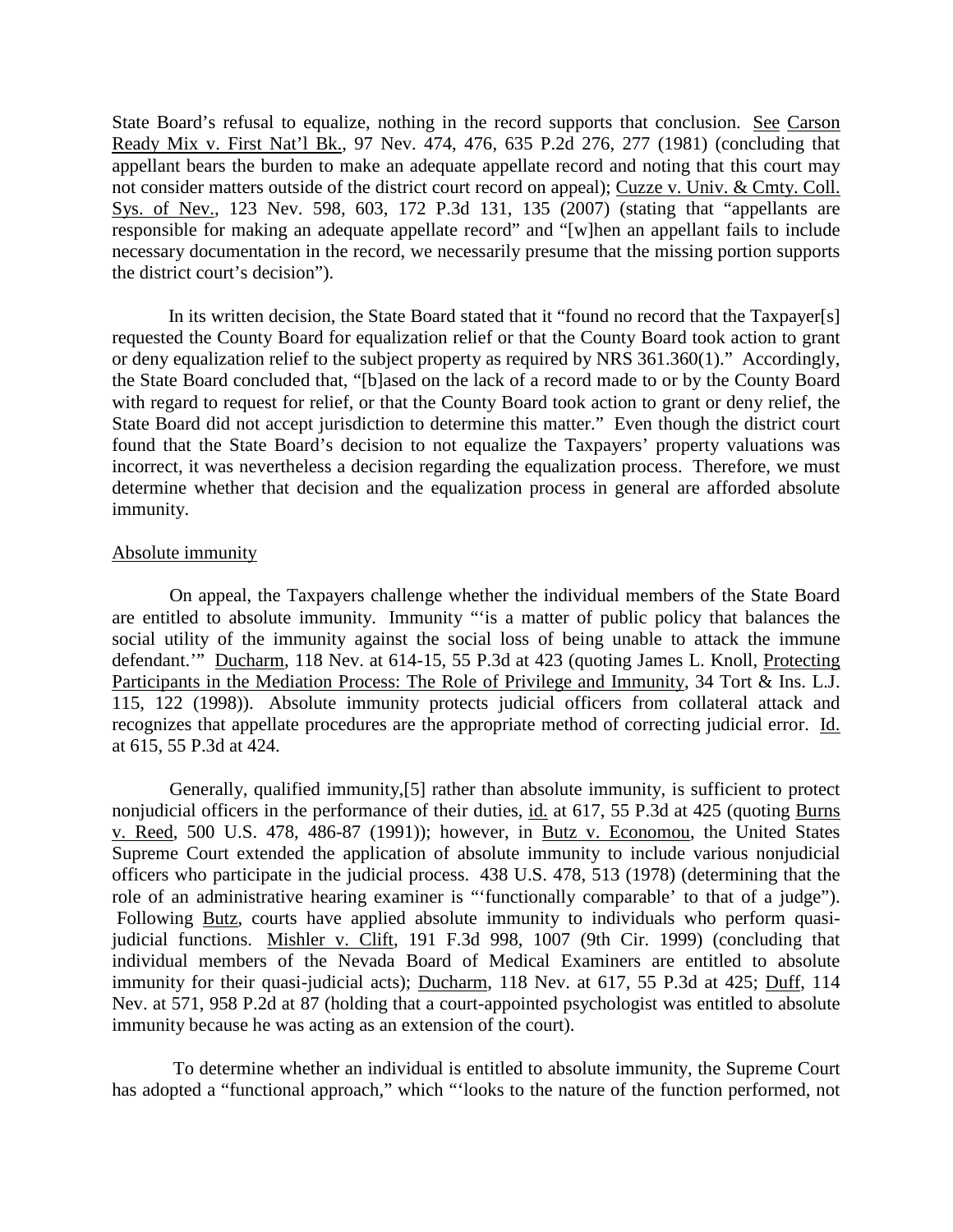the identity of the [individual] who performed it.'" Romano v. Bible, 169 F.3d, 1182, 1186 (9th Cir. 1999) (quoting Buckley v. Fitzsimmons, 509 U.S. 259, 269 (1993) (internal quotation omitted)). The "functional approach" takes into consideration various factors including: whether the individual is performing many of the same functions as a judicial officer, whether there are procedural safeguards in place similar to a traditional court, whether the process or proceeding is adversarial, the ability to correct errors on appeal, and whether there are any protective measures to ensure the constitutionality of the individual's conduct and to guard against political influences. Id. at 1186-87; see also Ducharm, 118 Nev. at 616, 55 P.3d at 424-25.

 Applying the "functional approach" to this case, and following our further analysis below, we determine that the State Board and its individual members perform a quasi-judicial function when deciding to equalize property valuations. Accordingly, we conclude that the individual members are entitled to absolute immunity in their performance of this quasi-judicial act.

## The State Board's duty to equalize property valuations is a quasi-judicial function

 The Nevada Constitution mandates that "[t]he [L]egislature shall provide by law for a uniform and equal rate of assessment and taxation, and shall prescribe such regulations as shall secure a just valuation for taxation of all property, real, personal and possessory." Nev. Const. art. 10, § 1(1). The State Board is governed by NRS Chapter 361, which obligates the State Board to equalize property valuations throughout the state:

[T]he [State Board] shall:

(a) Equalize property valuations in the State.

 (b) Review the tax rolls of the various counties as corrected by the county boards of equalization thereof and raise or lower, equalizing and establishing the taxable value of the property.

NRS 361.395(1). We previously determined that, under the statutes, the State Board has two separate functions: "equalizing property valuations throughout the state and hearing appeals from the county boards." State, Bd. of Equalization v. Barta, 124 Nev. 612, 628, 188 P.3d 1092, 1102 (2008). The State Board's predominant concern, however, should be the guarantee of a uniform and equal rate of taxation. Id.

 Although the statutes clearly provide that the State Board has a duty to equalize property valuations throughout the state, there appears to be a lack of certainty in the procedures for the equalization process that has resulted in an ambiguity as to whether the process is an administrative or a quasi-judicial function. NRS 361.395(1) obligates the State Board to equalize property valuations, and NRS 361.395(2) and 361.405(1) require notice be given to property owners when equalization results in a proposed or actual increase to a property's valuation. However, NRS Chapter 361 lacks clarity as to the processes and procedures that the State Board undertakes in determining to equalize property valuations, equalization methods, and the relevant sequence of events. When the Legislature has addressed a particular matter with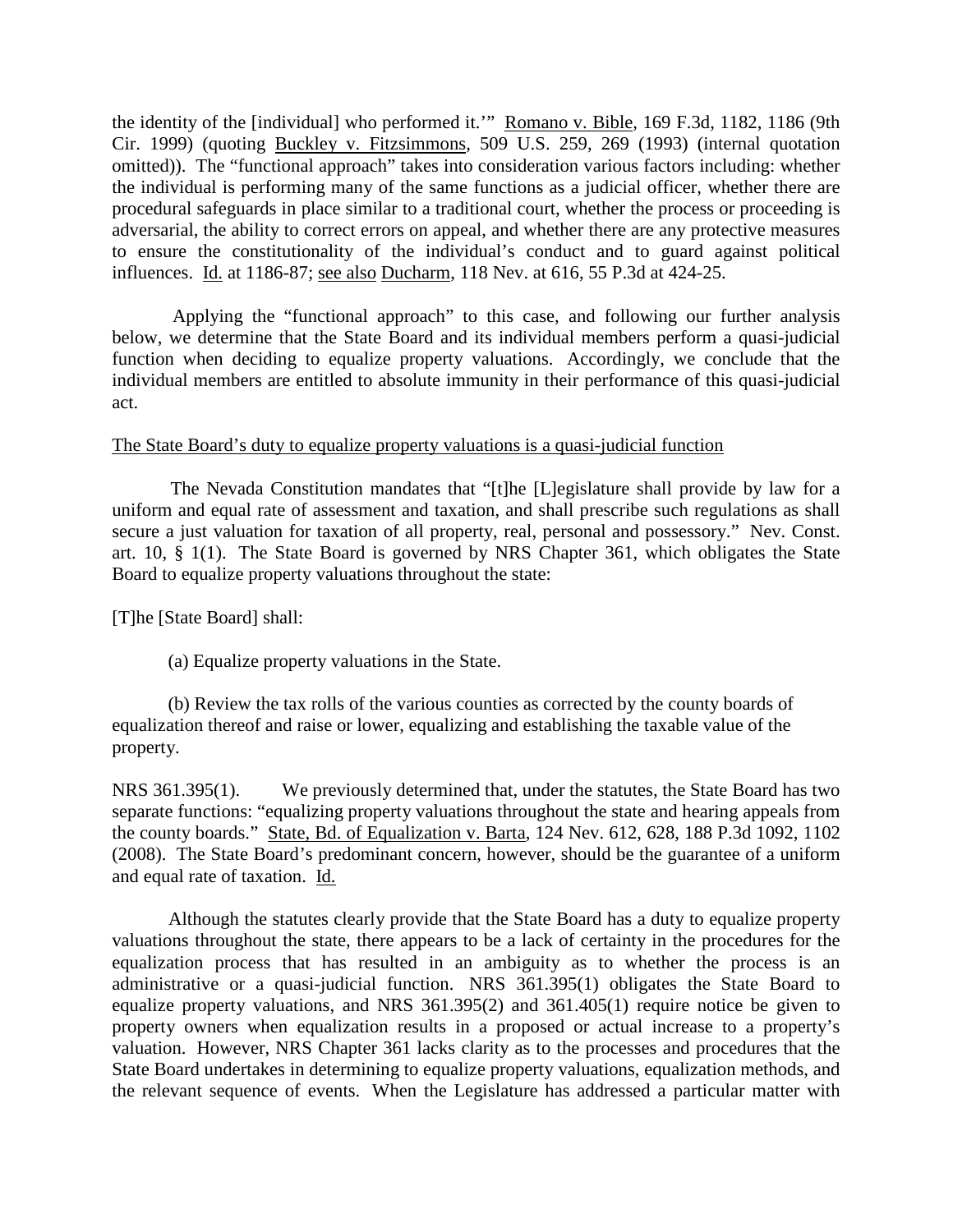imperfect clarity, this court will consider the statutory scheme as a whole and any underlying policy in order to interpret the law. See In re Orpheus Trust, 124 Nev. 170, 174-75, 179 P.3d 562, 565 (2008).

 The Taxpayers argue that the duty to equalize property valuations is an administrative function that does not incorporate the traditional attributes of a judicial proceeding and, therefore, absolute immunity should not apply. We disagree and conclude that the State Board's equalization process is a quasi-judicial function. Considering the factors in the "functional approach," the members of the State Board perform quasi-judicial functions because the equalization process requires the members to perform functions (fact-finding and making legal conclusions) similar to judicial officers, the process is adversarial, it applies procedural safeguards similar to a court, errors can be corrected on appeal, and the statutory scheme retains State Board members' independence from political influences.

## State Board members perform functions similar to judicial officers

 Judicial officers exercise independent judgment to "issue subpoenas, rule on proffers of evidence, regulate the course of . . . hearing[s], and make or recommend decisions." Butz, 438 U.S. at 513. The State Board is presented with evidence of property valuations from the county tax rolls or from interested property owners, and is required to make findings and issue decisions regarding the necessity and method of equalization. See NRS 361.395(1); NRS 361.385(1). Evaluating the necessity of equalization, State Board members have the ability to issue subpoenas and require witness testimony, NAC 361.712, as well as the authority to regulate the course of hearings and "hold such number of [hearings] as may be necessary to care for the business of equalization presented to it." NRS 361.380(1). Because State Board members receive evidence, render decisions, and regulate hearings, we conclude that members of the State Board function like judicial officers.

## The equalization process is adversarial

 Proceedings that are quasi-judicial "are usually adversarial in nature and provide many of the same features and safeguards that are provided in court." Romano, 169 F.3d at 1186. The State Board's annual meetings are open to the public and permit individuals to participate in person or be represented by an attorney. NRS 361.385(1). At the meetings, an individual may challenge a property's valuation recorded on the county tax rolls and submit evidence for the State Board's consideration "with respect to the valuation of his or her property or the property of others." Id.; see NRS 361.355. We conclude that the ability to contest the assessed value of one's own property or present evidence questioning the value of the property of others is a quintessential indication of the adversarial nature of the equalization process. Thus, we deem the State Board's equalization process to be adversarial in nature and "functionally comparable" to an adjudicatory proceeding. See Butz, 438 U.S. at 513.

## Procedural safeguards applied to the equalization process

 Notice is a fundamental requisite of due process that is employed as a procedural safeguard in any judicial action. See Browning v. Dixon, 114 Nev. 213, 217, 954 P.2d 741, 743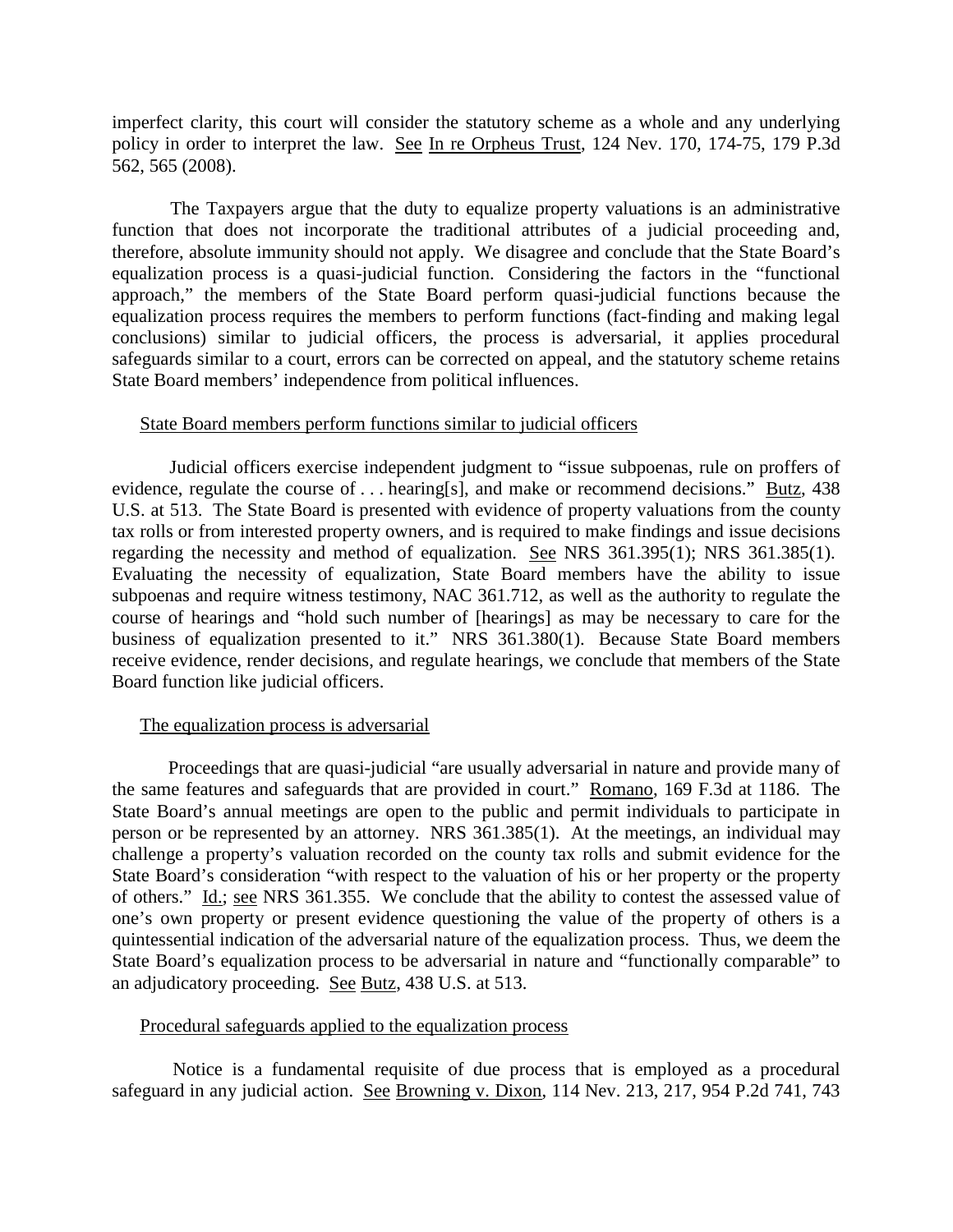(1998). Nevada's statutory scheme regulating the equalization process safeguards a person's due process rights by requiring that public notice be given for the State Board's annual meeting, at which the State Board considers increases to property valuations. NRS 361.380(2). The public notice requirement is accomplished through "publication in the statutes of the . . . time, place and purpose of [the annual meeting]," see id., by posting notices at the Department of Taxation offices in Carson City, Reno, Las Vegas, and Elko, see NAC 361.686(1); and in accordance with statutory public meeting notice requirements, see NRS 241.020. In the event that the State Board proposes to increase the valuation of any property, the State Board is required to give specific notice to the interested property owner detailing when and where the property owner may appear and submit evidence of the property's value. NRS 361.395(2). If the State Board does increase the property's valuation, the property owner is entitled to another notice of the increased value. NRS 361.405(1). We conclude that NRS Chapter 361's notice requirements are sufficient procedural safeguards to ensure that the public is afforded due process throughout the State Board's equalization process.

#### Ability to correct errors on appeal

Additionally, the "correctability of error on appeal" is another procedural "safeguard[] built into the judicial process [that] tend[s] to reduce the need for private damages actions." Butz, 438 U.S. at 512. Recognizing that the State Board's equalization process is adversarial, the Legislature provided that a taxpayer may seek judicial review of a State Board's determination or bring a lawsuit "in any court of competent jurisdiction in the State." NRS 361.420(2). "No taxpayer may be deprived of any remedy or redress in a court of law" for wrongs or deprivations resulting from the findings of the State Board. NRS 361.410(1). In such a case, a taxpayer may bring a lawsuit claiming that the property value assessment is "discriminatory in that it is not in accordance with a uniform and equal rate of assessment and taxation, but is at a higher rate of the taxable value of the property so assessed than that at which the other property in the State is assessed." NRS  $361.420(4)(g)$ . We determine that a taxpayer's ability to appeal the State Board's decisions and findings provides the appropriate remedy to correct errors and is indicative of a quasi-judicial proceeding.

#### Protective measures to guard against political influences

 Furthermore, a judge or quasi-judicial adjudicator should not allow political influences to affect his or her judicial conduct or judgment. NCJC Canon 2, Rule 2.4. The Legislature has attempted to protect the State Board members from the influence of political forces by creating strict membership qualifications. The State Board members are appointed by the governor and serve four-year terms. NRS 361.375(1) and (5). The State Board's membership must consist of one certified public accountant, one property appraiser, one member "versed in the valuation of centrally assessed properties," and two members "versed in business generally." NRS 361.375(2). Membership is further limited to no more than three members affiliated with the same political party, and no more than two members residing in the same county. NRS 361.375(3). No elected official or employee of an elected official may be appointed to serve, and no member can serve more than two full consecutive terms. NRS 361.375(4)-(5). We determine that the structure of the State Board's membership adequately shields its collective membership from political influence and allows them to function as neutral adjudicators.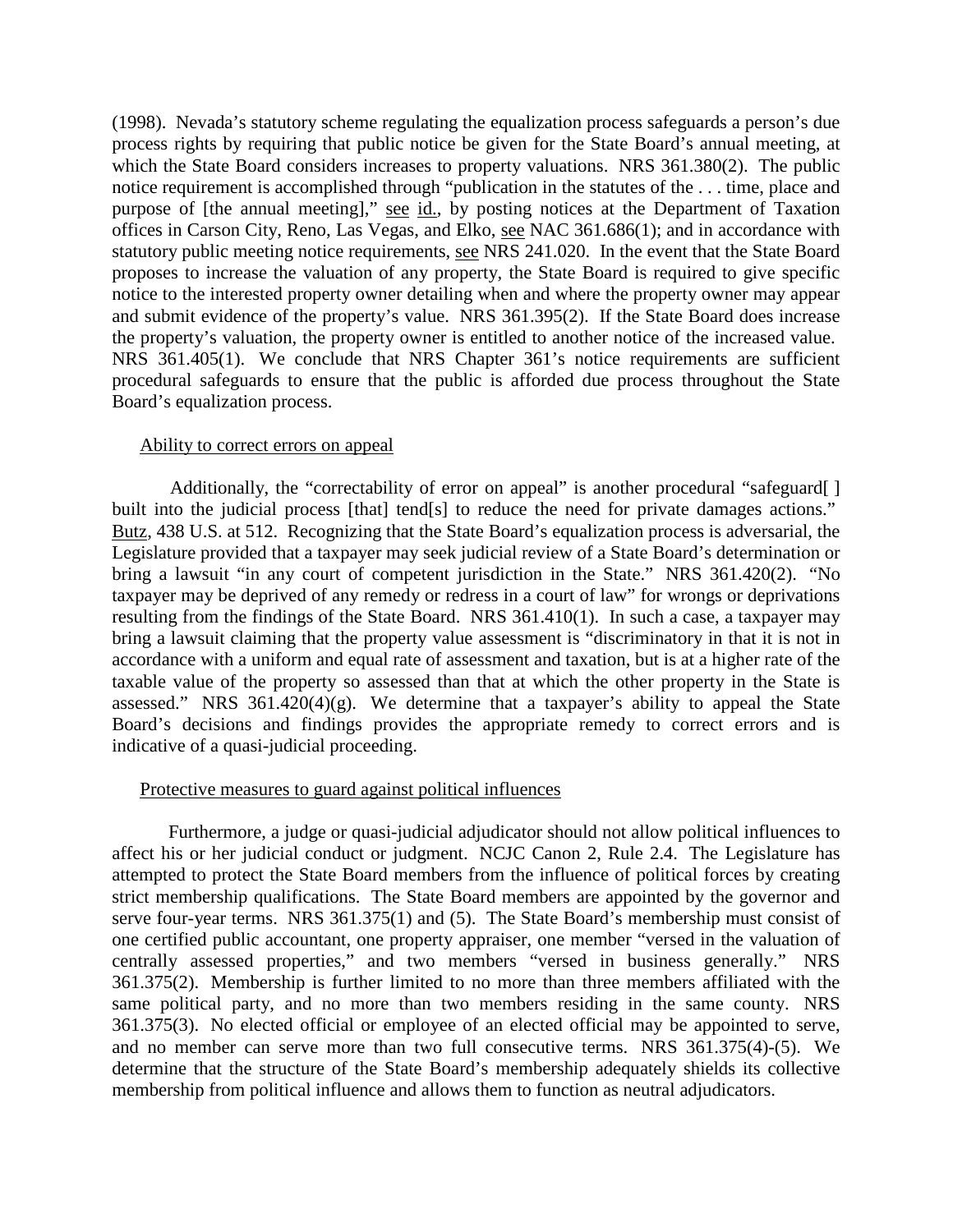Based on the foregoing, we conclude that the State Board performs a quasi-judicial function when deciding to equalize property valuations and, as such, its individual members are afforded absolute immunity from lawsuits based on their performance of this quasi-judicial act. See Steinhart v. County of Los Angeles, 223 P.3d 57, 63 (Cal. 2010) (recognizing that the board of equalization exercises quasi-judicial powers); County of Adams v. Bd. of Equal., 566 N.W.2d 392, 397 (Neb. 1997) (stating that the actions of equalizing property values between counties is quasi-judicial in nature); Fayetteville Independent Sch. Dist. v. Crowley, 528 S.W.2d 344, 347 (Tex. Civ. App. 1975) (affirming that "a board of equalization is a quasi-judicial body, charged with . . . equalization . . . of assessments").

## Policy considerations

 In addition to the application of the "functional approach," our conclusion that the State Board members are entitled to absolute immunity is also supported by policy considerations, specifically, it facilitates the process and abides by legislative intent. "The discretion which . . . officials exercise with respect to the initiation of . . . proceedings might be distorted if their immunity from damages arising from that decision was less than complete." Butz, 438 U.S. at 515. The State Board members should be permitted to "make the decisions to move forward with a[  $\vert$ ... proceeding free from intimidation or harassment." Id. at 516. The prospect of individual State Board members being subjected to litigation from every disgruntled property owner is likely to result in having State Board members who are reluctant or unable to perform their duties and will hinder the state's ability to recruit and retain qualified members.

 Additionally, NRS Chapter 361 clearly demonstrates the Legislature's intent that the equalization process be open to the public and that the individual taxpayer be given notice of and the opportunity to participate in the State Board's valuation of his or her property. To conclude that the State Board's equalization process is a purely administrative function rather than a quasijudicial function may preclude a taxpayer's ability to participate in this process.[6] If the equalization process was determined to be administrative, Nevada's taxpayers in general would not be assured of their adversarial right to participate in the meetings, present evidence, provide testimony, or seek judicial review. By concluding that the State Board's equalization process is quasi-judicial, we honor the Legislature's intent and safeguard every taxpayer's right to meaningfully participate in the annual equalization process.

 Accordingly, we affirm the district court's order dismissing the Taxpayers' § 1983 civil rights claim.

PARRAGUIRRE, C.J., and DOUGLAS, CHERRY, SAITTA, and GIBBONS, JJ., concur.

\*\*\*\*\*\*\*\*\*\*FOOTNOTES\*\*\*\*\*\*\*\*\*\*